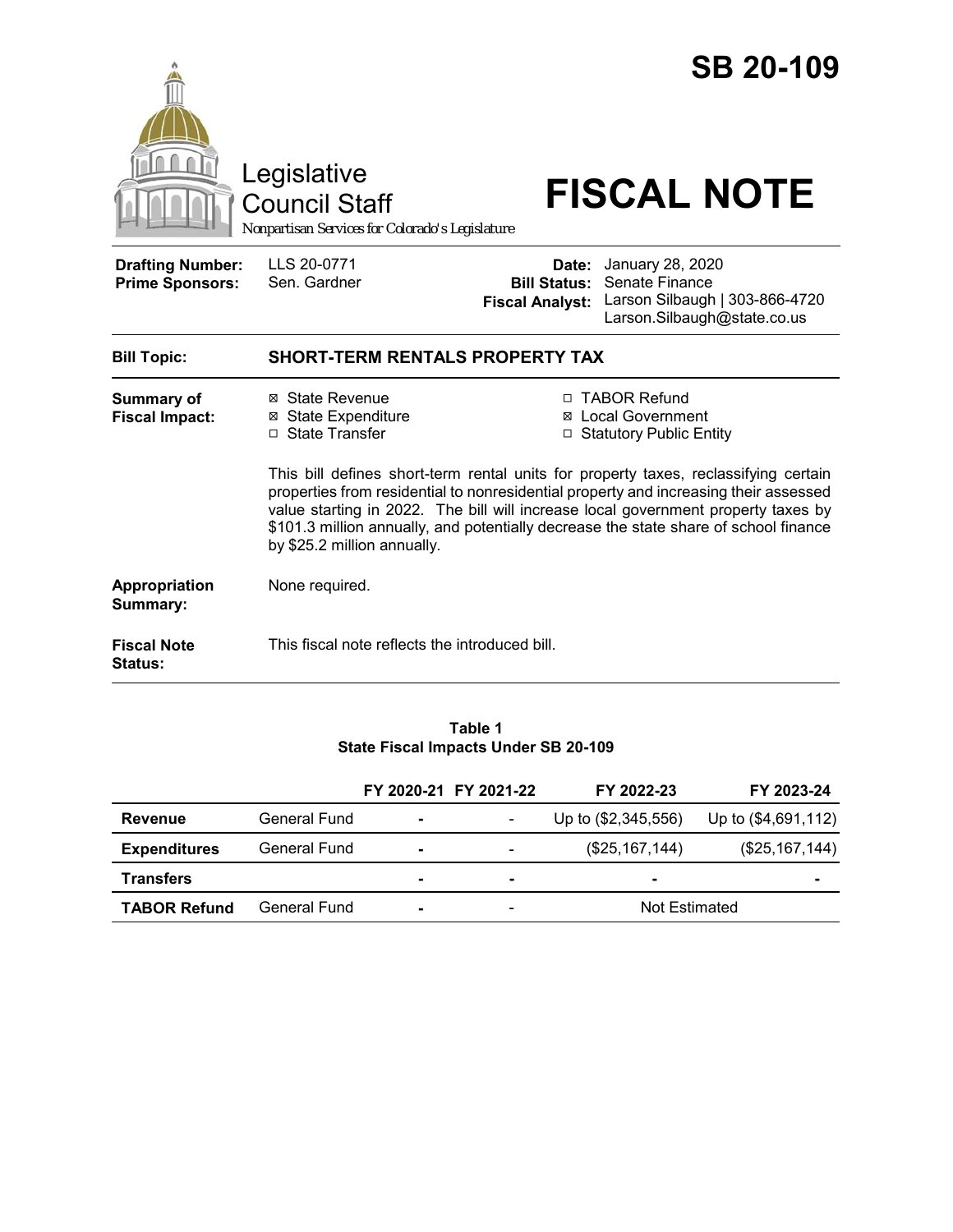January 28, 2020

# **Summary of Legislation**

This bill defines short-term rental units for property tax purposes. Short-term rental units meet the following two conditions:

- the building or unit is available for rent for less than 30 consecutive days; and
- the building or unit is occupied by the owner for less than 30 days per year.

Starting in 2022, based on usage of the unit in 2021, short-term rental units will be classified as nonresidential property.

The bill also ensures that residential units available for short-term rental, and not meeting the definition of a short-term rental unit, are classified as residential property.

## **Background**

The reclassification of short-term rental units will increase statewide taxable values by an estimated \$1.4 billion, or 0.9 percent in 2022.

**Assessment rates.** Property taxation is based on the assessed value of land, improvements, and certain personal property. Under Colorado law, nonresidential property is assessed at 29 percent of its actual value. Based on the December 2019 Legislative Council Staff forecast, the residential assessment rate (RAR) will be 7.13 percent for tax years 2022. The RAR will be determined by the General Assembly pursuant to the state constitution in future years beyond the forecast period. Reclassification under the bill increases property tax liability by 306.7 percent for an affected property at the forecast residential assessment rate.

Starting in 2023, reclassifying short-term rental units from residential property to nonresidential property will put upward pressure on the RAR. The RAR cannot be increased without a voter approval. There are currently no published estimates of the 2023 and 2024 RAR to estimate the change in the RAR because of the bill.

**Short-term rental units.** Data from the short-term rental site AirBNB was used to estimate the share of residential property that will be reclassified under the bill. Aggregate data for 38 markets in Colorado were analyzed, and it is estimated that 8,526 residential units are available to rent for more than nine months per year. These residential units represent about 0.7 percent of residential market value in the state. Rental activity in 2021 will be used to determine if a property is a short-term rental unit in 2022. The estimated change in 2022 assessed values for each county are shown in Figure 1.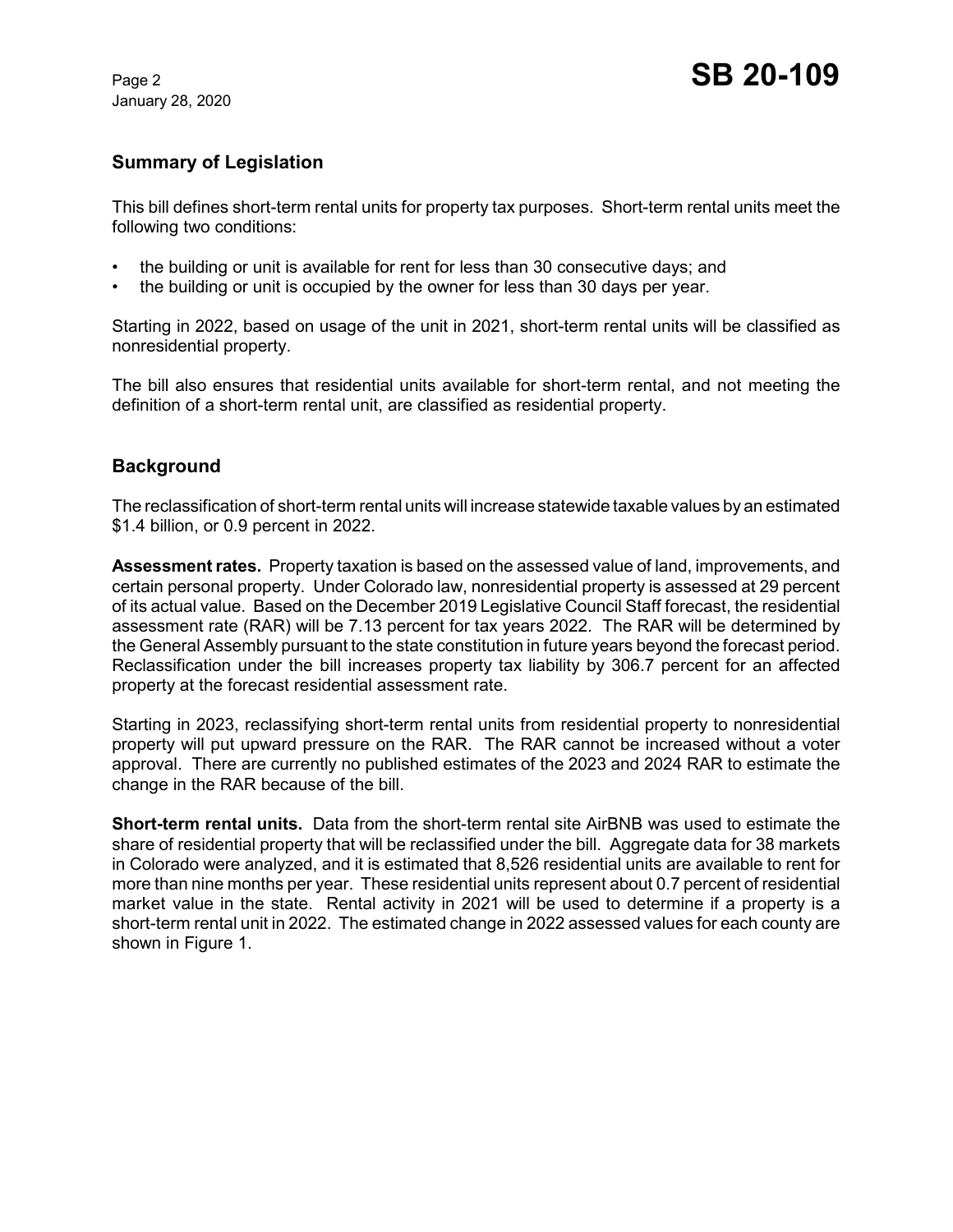# Page 3 **SB 20-109**



**Figure 1 Change in 2022 Assessed Values** *Millions of Dollars*

*Source: Colorado Legislative Council Staff projections.*

Based on the estimated change in 2022 assessed values and 2018 mills, local property taxes will increase by \$101.3 million in FY 2022-23. Table 2 shows the change in property tax revenue.

#### **Table 2 Change in Property Tax Revenue Under SB 20-109**

|                                             | FY 2022-23    |
|---------------------------------------------|---------------|
| Local School Total Program Mill Levy        | \$25,167,144  |
| <b>Other Local Government Revenue</b>       | \$76,152,776  |
| <b>Total Change in Property Tax Revenue</b> | \$101,319,920 |

The fiscal note is based on short-term rental data as of January 24, 2020 and does not try and estimate any behavioral impacts. To the extent that property owners stop making their property available for short-term rental, the fiscal impact will be reduced.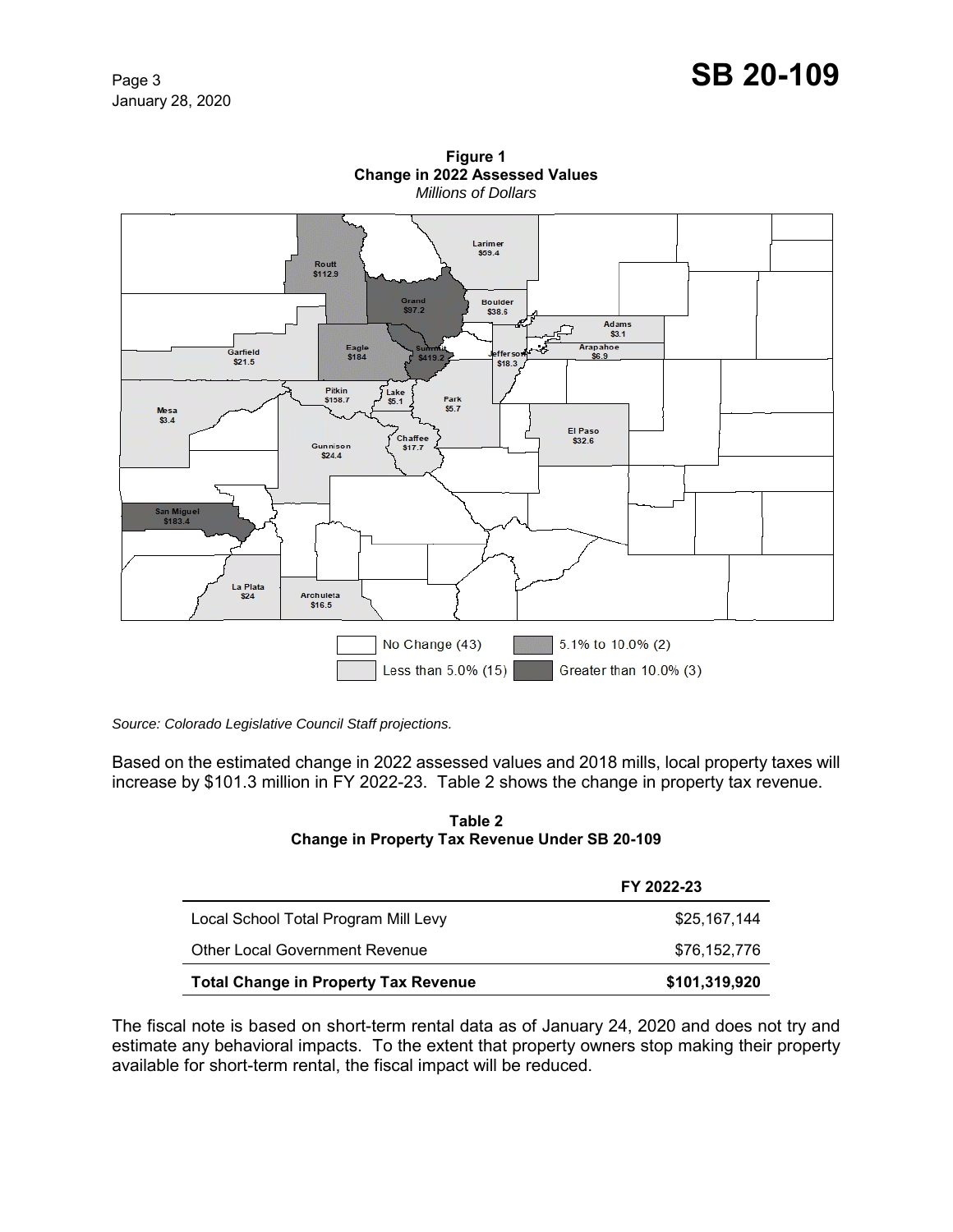January 28, 2020

# **State Revenue**

The bill decreases state General Fund revenue from income tax by \$2.3 million in FY 2022-23 and by \$4.7 million starting in FY 2023-24.

Many owners of short-term rental units currently realize income tax savings by deducting property taxes paid from federal taxable income. The increase in property taxes from this bill increases the deduction owners will be allowed to take, decreasing their Colorado income tax liability. The revenue impact is calculated by applying the state's 4.63 percent income tax rate to the increased property tax liability. The FY 2022-23 revenue impact is based on a half-year impact to account for accrual accounting of the income tax.

Federal tax legislation passed at the end of 2017 increased the standard deduction and reduced the deduction allowed for state and local taxes. Data is not yet available to determine how federal tax law changes impacted Colorado filing activity so the maximum General Fund revenue impact is estimated.

### **State Expenditures**

Starting in FY 2022-23, the bill potentially decreases state expenditures for school finance by \$25,167,144 as described below. In addition, the bill results in a workload increase for the Department of Local Affairs (DOLA) in FY 2021-22.

**School finance impact.** Based on school district operating mill levies across the state, the increase in property taxes available for the local share of school finance may decrease required state aid by \$25,167,144 in FY 2022-23 with ongoing impacts in future fiscal years. This estimate is based on 2019 operating mill levies. Mills in four school districts across the state will go down as a result of the increase in taxable value, increasing the state backfill required under the bill. If the Budget Stabilization Factor remains unchanged, the property tax increase will be offset by lower state aid.

**DOLA - Division of Property Taxation (DPT).** In FY 2021-22, the DPT will issue guidance to county assessors on assessing short-term rental units correctly. This will be accomplished with existing resources.

### **Local Government**

Local government property tax revenue will be increased by an estimated \$101.3 million annually, starting in FY 2022-23. This revenue will go to local governments and school districts, with unique impacts described below.

**County assessors.** County assessors will need to hire staff to properly classify short-term rental property. The staff will need to monitor usage of properties including if it is available for rent for less than 30 consecutive days, or occupied by the owner for more than 30 days per year. The number of staff hired in each assessor's office will depend on market dynamics in each county and vary by the number of units available for short-term rent.